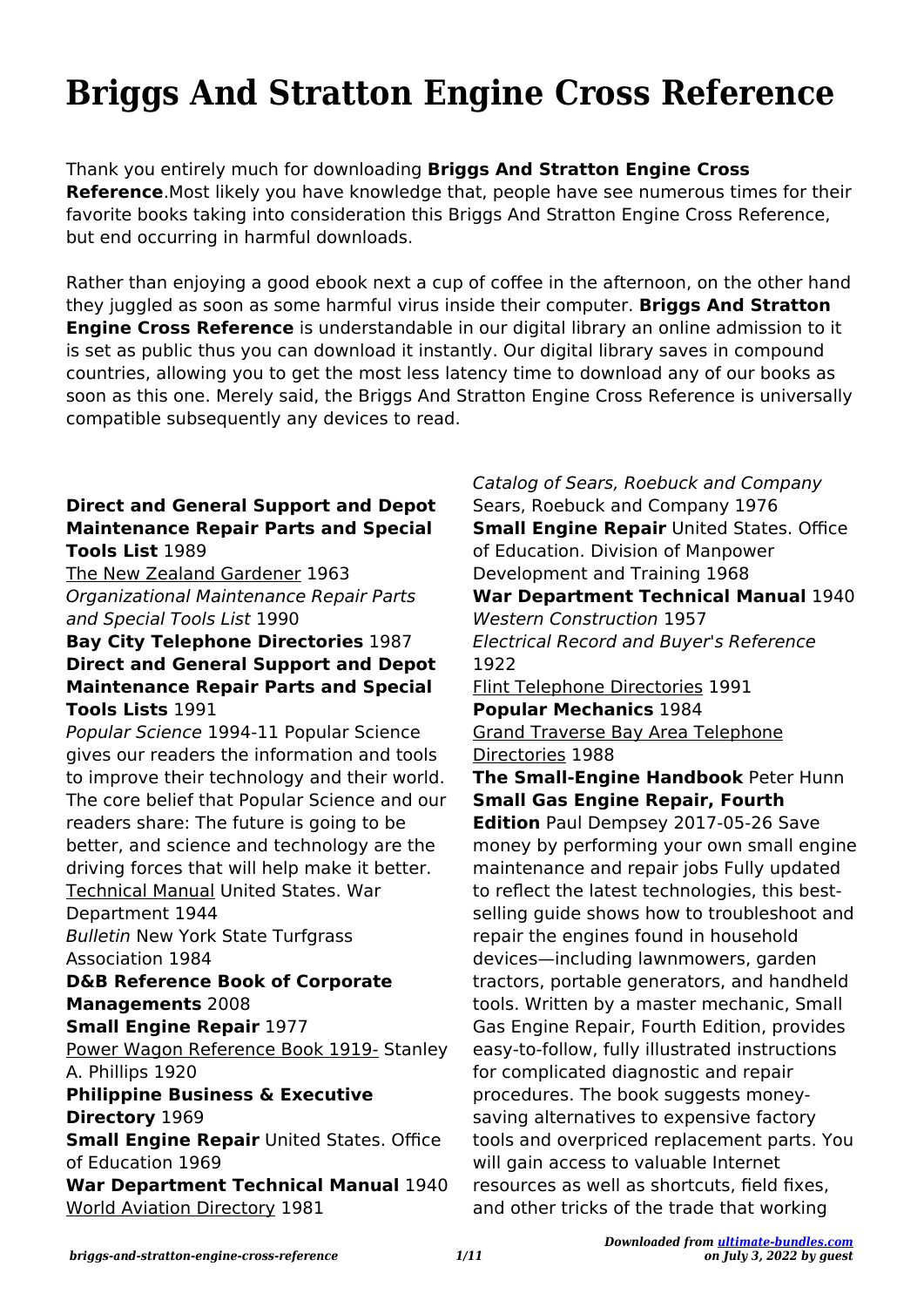mechanics use on the job. You'll find coverage of: • Basics • Troubleshooting • Ignition and related systems • Fuel systems • Rewind starters • Electrical systems • Engine mechanical • Two- and four-cycle engines • Diaphragm carburetors • Electronic fuel injection • And much more Detroit Suburban Downriver Area Telephone Directories 1991

Automobile Buyers' Reference 1913 **Small Gas Engine Repair Paul Dempsey** 2008-05-18 SAVE MONEY BY HANDLING YOUR OWN SMALL GAS ENGINE MAINTENANCE OR REPAIR JOBS The Third Edition of Small Gas Engine Repair shows you how to troubleshoot and repair virtually any type of small gas engine used in garden equipment, chain saws, pumps, and standby generators. Completely revised and updated and offering a step-by-step approach, this bestseller covers all you need to know to repair and maintain a small gas engine and get professional results while saving money. This in-depth guide by master mechanic Paul Dempsey includes the latest in small engine technology and gives you up-to-date information on overhead valve and overhead cam engines, carburetion advances, digital ignition systems, and more. Dempsey explains how to troubleshoot and repair both two- and fourcycle engines. The author also reveals the shortcuts, field fixes, and other tricks of the trade that only working mechanics know. In this Third Edition you'll find: New information on float-type and diaphragm carburetors The latest ignition systems, together with advances in pollution-control devices More than 50% new material added INSIDE THIS GAS ENGINE REPAIR GUIDE: Basics • Troubleshooting • Ignition Systems • Fuel System • Rewind Starters • Electrical System • Engine Mechanical[not a major section; addressed only briefly in this book] **Port Elizabeth and Surrounding Area Telephone Directory** 1990

Walk Behind Lawn Mower Service Manual 1987

Small Air-cooled Engine Service Manual, 1990-1994 1995 Previously published as one volume under same title.

**Fleet Owner** 1964

**Thomas Register of American Manufacturers and Thomas Register Catalog File** 2003 Vols. for 1970-71 includes manufacturers' catalogs. **Popular Science** 1994-07 Power Wagon Reference Book Stanley A.

Phillips 1920

**Popular Science** 1952-02 Popular Science gives our readers the information and tools to improve their technology and their world. The core belief that Popular Science and our readers share: The future is going to be better, and science and technology are the driving forces that will help make it better. The Journal of the Sports Turf Research Institute Sports Turf Research Institute (Bingley, England) 1974

**Creating Leaderful Organizations** Joseph A. Raelin 2003-02-15 DEMOS Senior Fellow and self proclaimed "Tiger Mother of the U.S. economy" Ann Lee has a message for her fellow Americans: stop whining about China and start learning from them instead. She focuses on what Chinese success can teach us in several broad areas: education policy, economic policy and financial markets, foreign policy, strategic planning, and the benefits of a meritocratic political system.

Manuals Combined: 150+ U.S. Army Navy Air Force Marine Corps Generator Engine MEP APU Operator, Repair And Parts Manuals Over 36,000 total pages .... Just a SAMPLE of the CONTENTS by File Number and TM Number:: 013511 TM 5-6115-323-24P 4 GENERATOR SET, GASOLINE ENGINE DRIVEN, SKID MOUNTED, TUBULAR FRAME, 1.5 K SINGLE PHASE, AC, 120/240 V, 28 VDC (LESS ENGINE) DOD MODELS MEP-015A, 60 HZ (NSN 6115-00-889-1446) AND (DOD MODEL MEP-025A) 28 VDC (6115-00-017-8236) {TO 35C2-3-385-4; SL 4-07609A/07610A} 013519 TM 5-6115-329-25P 1 GENERATOR SET, GASOLINE ENGINE DR (LESS ENGINE) 0.5 KW, AC, 120/240 V, 60 HZ, 1 PHASE (DOD MODEL (FSN 6115-923-4469); 400 HZ (MODEL MEP-019A) (6115-940-7862) AN DC (MODEL MEP-024A) (6115-940-7867) {TO 35C2-3-440-14} 013537 TM 5-6115-457-12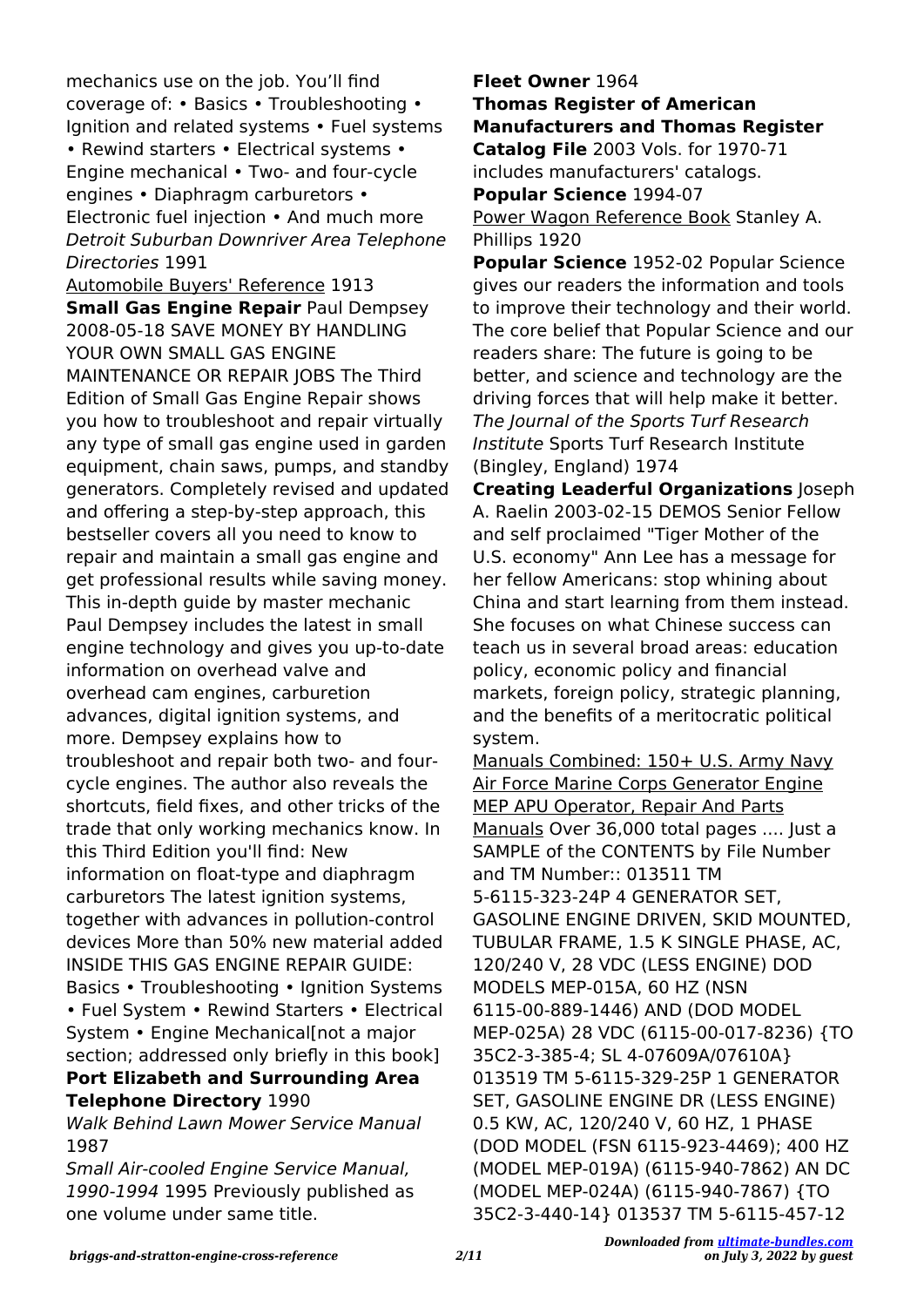7 GENERATOR SET, ENGINE DRIVEN, TACTICAL, SKID MTD; 100 KW, 3 PHASE, 4 WIRE, 120 240/416 V (DOD MODELS MEP-007A), UTILITY CLASS, 50/60 HZ (NSN 6115-00-133-9101), (MODEL MEP-106A) PRECISE CLASS, 50/60 H (6115-00-133-9102), (MODEL MEP-116A) PRECISE CLASS, 400 KW (6115-00-133-9103) INCLUDING OPTIONAL KITS (MODEL MEP-007 AWF) WINTERIZATION KIT, FUEL BURNING (6115-00-463-9082), (MEP-007AWE WINTERIZATION KIT, ELECTRIC (6115-00-463-9084), (MODEL MEP-007A DUMMY LOAD KIT (6115-00-463-9086) AND (MODEL MEP-007AWM) WHEEL 013538 TM 5-6115-457-34 12 GENERATOR SET, DIESEL ENGINE DRIVEN, TACTICAL SKID 100 KW, 3 PHASE, 4 WIRE, 120/208 AND 240/416 V (DOD MODELS MEP0 UTILITY CLASS, 50/60 HZ (NSN 6115-00-133-9101); (MODEL MEP106A) CLASS, 50/60 HZ (6115-00-133-9102) AND (MODEL MEP116A), PRECISE 400 HZ (6115-00-133-9103); INCLUDING OPTIONAL KITS (DOD MODELS MEP007AWF) WINTERIZATION KIT, FUEL BURNING (6115-00-463-9082); MEP007AWE) WINTERIZATION KIT, ELECTRIC (6115-00-463-9084); (MOD MEP007ALM) DUMMY LOAD KIT (6115-00-463-9086) AND (MODEL MEP007A MOUNTING KIT (6 013540 TM 5-6115-458-24P 9 GENERATOR SET, DIESEL ENGINE DRIVEN, TACTICAL, SKID MTD., 2 KW, 3 PHASE, 4 WIRE, 120/208 AND 240/416 VOLTS, DOD MODELS MEP009A UTILITY CLASS, 50/60 HZ (NSN 6115-00-133-9104) AND MODEL MEP108A PRECISE CLASS, 50/60 HZ (6115-00-935-8729) INCLUDING OPTIONAL K DOD MODELS MEP009AWF, WINTERIZATION KIT, FUEL BURNING (6115-00-403-3761), MODEL MEP009AWE, WINTERIZATION KIT, ELECTRIC (6115-00-489-7285) 013545 TM 5-6115-465-12 19 GENERATOR DIESEL ENGINE DRIVEN, TACTICAL SKID MTD, 30 KW, 3 PHASE, 4 WIRE 120/208 AND 240/416 V (DOD MODEL MEP-005A), UTILITY CLASS, 50/6 (NSN 6115-00-118-1240), (MODEL MEP-104A), PRECISE CLASS, 50/60 (6115-00-118-1247), (MODEL MEP-114A),

PRECISE CLASS, 400 HZ (6115-00-118-1248) INCLUDING AUXILIARY EQUIPMENT (DOD MODEL MEP WINTERIZATION KIT, FUEL BURNING (6115-00-463-9083), (MODEL MEP-WINTERIZATION KIT, ELECTRIC (6115-00-463-9085), (MODEL MEP-005A LOAD BANK KIT (6115-00-463-9088) AND (MODEL MEP-005AWM), WH 013547 TM 5-6115-465-34 12 GENERATOR SET, DIESEL ENGINE DRIVEN, TACTIC SKID MTD, 30 KW, 3 PHASE, 4 WIRE, 120/208 AND 240/416 V (DOD MO MEP-005A), UTILITY, 50/60 HZ (NSN 6115-00-118-1240), (MODEL MEP-104A), PRECISE, 50/60 HZ (6115-00-118-1247), (MODEL MEP-114 PRECISE, 50/60 HZ (6115-00-118-1248) INCLUDING OPTIONAL KITS (MODEL MEP-005AWF) WINTERIZATION KIT, FUEL BURNING (6115-00-463 (MODEL MEP-005AWE) WINTERIZATION KIT, ELECTRIC (6115-00-463-908 (MODEL MEP-005ALM) LOAD BANK KIT (6115-00-463-9088) (MODEL MEP- WHEEL MOUNTING KIT (6115-00 013548 TM 5-6115-545-12 18 GENERATOR DIESEL ENGINE DRIVEN, TACTICAL SKID MTD., 60 KW, 3 PHASE, 4 WIR 120/208 AND 240/416 VOLTS, DOD MODEL MEP-006A, UTILITY CLASS, 5 (NSN 6115-00-118-1243) DOD MODEL MEP-105A, PRECISE CLASS, 50/60 (6115-00-118-1252) DOD MODEL MEP-115A, PRECISE CLASS, 400 HZ (6115-00-118-1253) INCLUDING OPTIONAL KITS, DOD MODEL MEP006AWF WINTERIZATION KIT, FUEL BURNING (6115-00-407-8314) DOD MODEL MEP006AWE, WINTERIZATION KIT, ELECTRIC (6115-00-455-7693) DOD M MEP006ALM, LOAD BANK KIT (6115-00-407-8322) DOD MODEL MEP006 013550 TM 5-6115-545-34 12 INTERMEDIATE (FIELD) (DIRECT AND GENERAL SUPPORT) AND DEPOT MAINTENANCE MANUAL FOR GENERATOR SET, DIESEL ENGINE DRIVEN, TAC SKID MTD., 60 KW, 3 PHASE, 4 WIRE, 120/208 AND 240/416 VOLTS DOD MODELS MEP-006A, UTILITY CLASS, 50/60 HZ (FSN 6115-118-1243 MEP-105A, PRECISE CLASS, 50/60 HZ (6115-118-1252) AND MEP-115A, PRECISE CLASS, 400 HZ (6115-118-1253) {TO 35C2-3-444-2; NAVFAC P-8-626-34; TM 00038G-35} 015378 TM 5-6115-323-14 10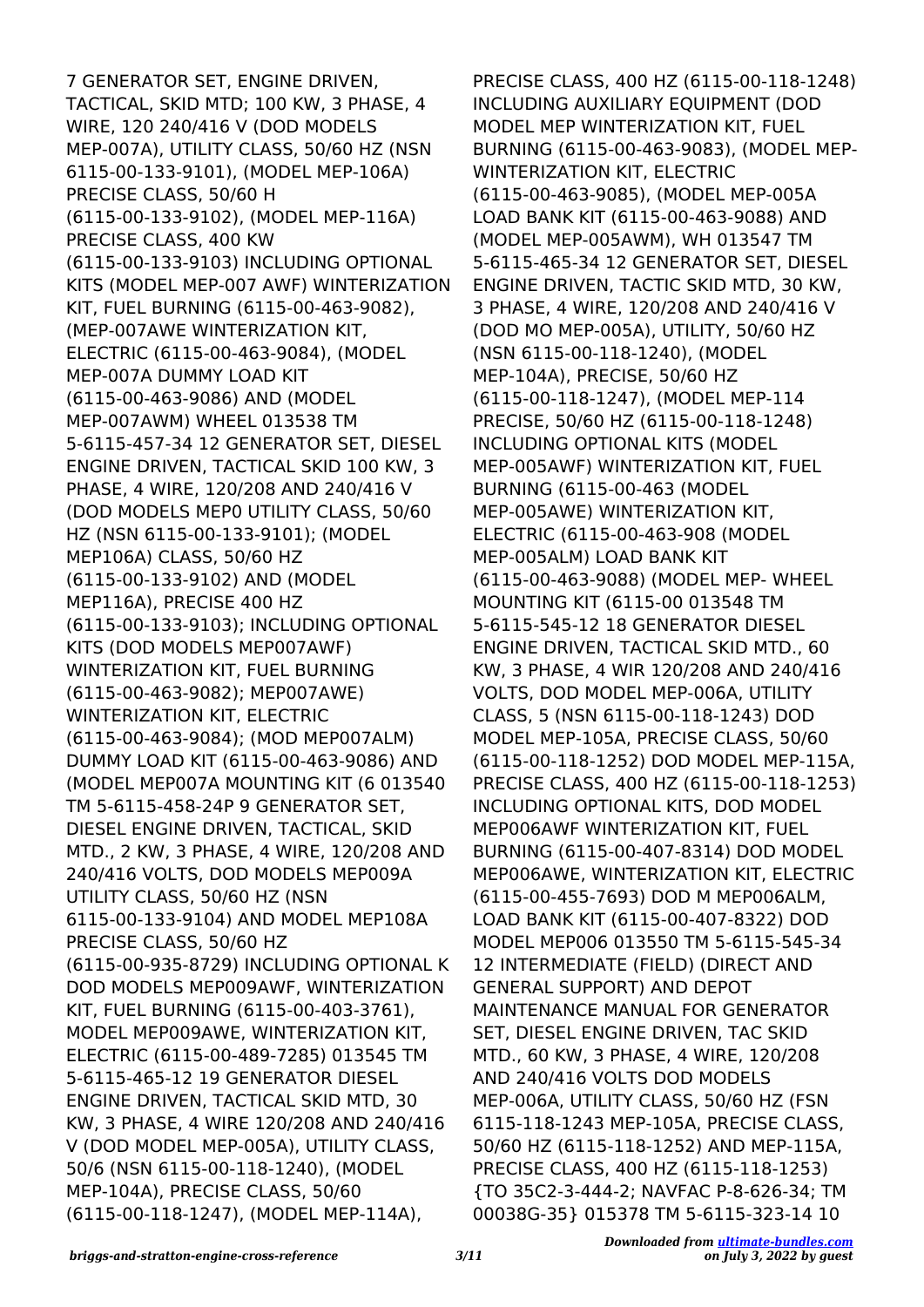GENERATOR GASOLINE ENGINE DRIVEN, SKID MOUNTED, TUBULAR FRAME, 1.5 KW, SI PHASE, AC, 120/240 V, 28 V, DC (LESS ENGINE) (DOD MODELS MEP-01 60 HZ (NSN 6115-00-889-1446) AND (MODEL MEP-025A) 28 V DC (6115-00-017-8236) {TO 35C2-3-385-1} 015380 TM 5-6115-332-24P 3 GENERATOR GASOLINE ENGINE: AIR COOLED, 5 KW, AC, 120/240 V, SINGLE PHASE; 120/208 V, 3 PHASE, SKID MOUNTED, TUBULAR FRAME (LESS ENGINE) M DESIGN: 60 HZ (DOD MODEL MEP-017A) (NSN 6115-00-017-8240); 400 (DOD MODEL MEP-022A) (6115-00-017-8241) {TO 35C2-3-424-24} 020611 LO 5-6115-457-12 GENERATOR SET, DIESEL ENGINE DRIVEN; SKID MTD, 100 KW, 3 PHASE, 120/208 AND 240/416 V (DOD MODELS MEP-007A), UTILITY CLASS, 50/ (NSN 6115-00-133-9101); (MODEL MEP-106A) PRECISE CLASS, 50/60 H (6115-00-133-9102) AND (MODEL MEP-116A), PRECISE CLASS, 400 HZ (6115-00-133-9103) 020612 LO 5-6115-458-12 GENERATOR SET, DIESEL ENGINE DRIVEN, SKID MTD, 200 KW, 3 PHASE, 4 WIRE, 120/208/416 VOLTS, DOD MODELS MEP-009A, UTILITY CLASS, 50/60 HERTZ (NSN 6115-00-133-9104), MEP-108A, PRECISE CLASS, 50 HERTZ (6115-00-935-8729) {LO 07536A-12} 020614 LO 5-6115-465-12 GENERATOR SET, DIESEL ENGINE DRIVEN, TACTICAL, SKID MOUNTED, 30 3 PHASE, 4 WIRE, 120/206 AND 240/416 V (DOD MODEL MEP-055A), UT CLASS, 50/60 HZ (NSN 6115-00-118-1240); (MODEL MEP 104A), PRECI CLASS, 50/60 HZ (6115-00-118-1247) AND (MODEL 114A) PRECISE CLA 400 HZ (6115-00-118-1248) 025150 TM 5-6115-271-14 12 GENERATOR SET, GASOLINE ENGINE DRIVEN, S MTD, TUBULAR FRAME, 3 KW, 3 PHASE, AC, 120/208 AND 120/240 V, 2 DC (LESS ENGINE) DOD MODEL MEP-016A, 60 HZ (NSN 6115-00-017-823 MODEL MEP-016C 60 HZ (6115-00-143-3311) MODEL MEP-021A 400 HZ (6115-00-017-8238) MODEL MEP-021C 400 HZ (6115-01-175-7321) MODEL MEP-026A DC HZ (6115-00-017-8239) MODEL MEP-026C 28 V DC (6115-01-175-7320) {TO 35C2-3-386-1;

TM 05926A-14; NAVFAC P-8-6 025151 TM 5-6115-271-24P 3 GENERATOR SET, GASOLINE ENGINE DRIVEN, SKID MOUNTED, TUBULA FRAME, 3 KW, 3 PHASE, AC; 120/208 AND 120/240 VOLTS, 28 VDC (LE ENGINE) (DOD MODEL MEP-016A) 60 HERTZ (NSN 6115-00-017-8237) (MEP-021A) 400 HERTZ (6115-00-017-8238) (MEP-026A) 28 VDC HERTZ (6115-00-017-8239) (MEP-016C) 60 HERTZ (6115-01-143-3311) (MEP- 400 HERTZ (6115-01-175-7321) (MEP-026C) 28 VDC HERTZ (6115-01-175-7320) {TO 35C2-3-386-4; SL-4-05926A} 032507 TM 5-6115-275-14 10 GENERATOR SET, GASOLINE ENGINE DRIVEN, SKID MOUNTED, TUBULAR FRAME, 10 KW, AC, 120/208V PHASE, AND 120/240V, SINGLE PHASE, LESS ENGINE: DOD MODELS MEP- HZ, (NSN 6115-00-889-1447) AND MEP-023A, 400 HZ (6115-00-926-08 {NAVFAC P-8-615-14; TO 35C2-3-452-1} (THIS ITEM IS INCLUDED ON EM 0086, EM 0088 & EM 0127) 032508 TM 5-6115-275-24P 5 GENERATOR, GASOLINE ENGINE DRIVEN, SKID MOUNTED, TUBULAR FRAME, 10 KW, AC, 120/208 V, 3 PHASE AND 120/240 V, SINGLE PHASE (LESS ENGINE); D MEP-018A, UTILITY CLASS, 60 HZ (NSN 6115-00-889-1447) AND MEP-0 PRECISE CLASS, 400 HZ (6115-00-926-0843) {NAVFAC P8-615-24P; TO 35C2-3-452-4} (THIS ITEM IS INCLUDED ON EM 0086, EM 0088 & EM 0127) 032551 TM 5-6115-584-12 11 GENERATOR SET, DIESEL ENGINE DRIVEN, TACTICAL SKID MTD, 5 KW, 1 PHASE, 2 WIRE; 1 PHASE, 3 WIRE; 3 PHASE, 4 WIRE, 120, 120/240 AND 120/208 V (DOD MODEL MEP-002A) UTILITY CLASS, 60 HZ (NSN 6115-00-465-1044) {NAVFAC P-8-622-12; TO 35C2-3-456-1; TM 05682C-12} 032640 TM 5-6115-585-12 12 GENERATOR SET, DIESEL ENGINE DRIVEN, TACTICAL SKID MTD, 10 KW, 1 PHASE, 2 WIRE 1 PHASE, 3 WIRE AND 3 PHASE, 4 WIRE; 120, 120/240 AND 120/208 V (DOD MODEL MEP-003A) UTILITY CLASS, 60 HZ (NSN 6115-00-465-1030 AND (MODEL MEP-112A), UTILITY CLASS, 400 HZ (6115-00-465-1027) {NAVFAC P-8-623-12; TO 35C2-3-455-1; TM-05684C/05685B-12} 032781 TM 5-6115-584-34 8 GENERATOR SET, DIESEL ENGINE DRIVEN, TAC SKID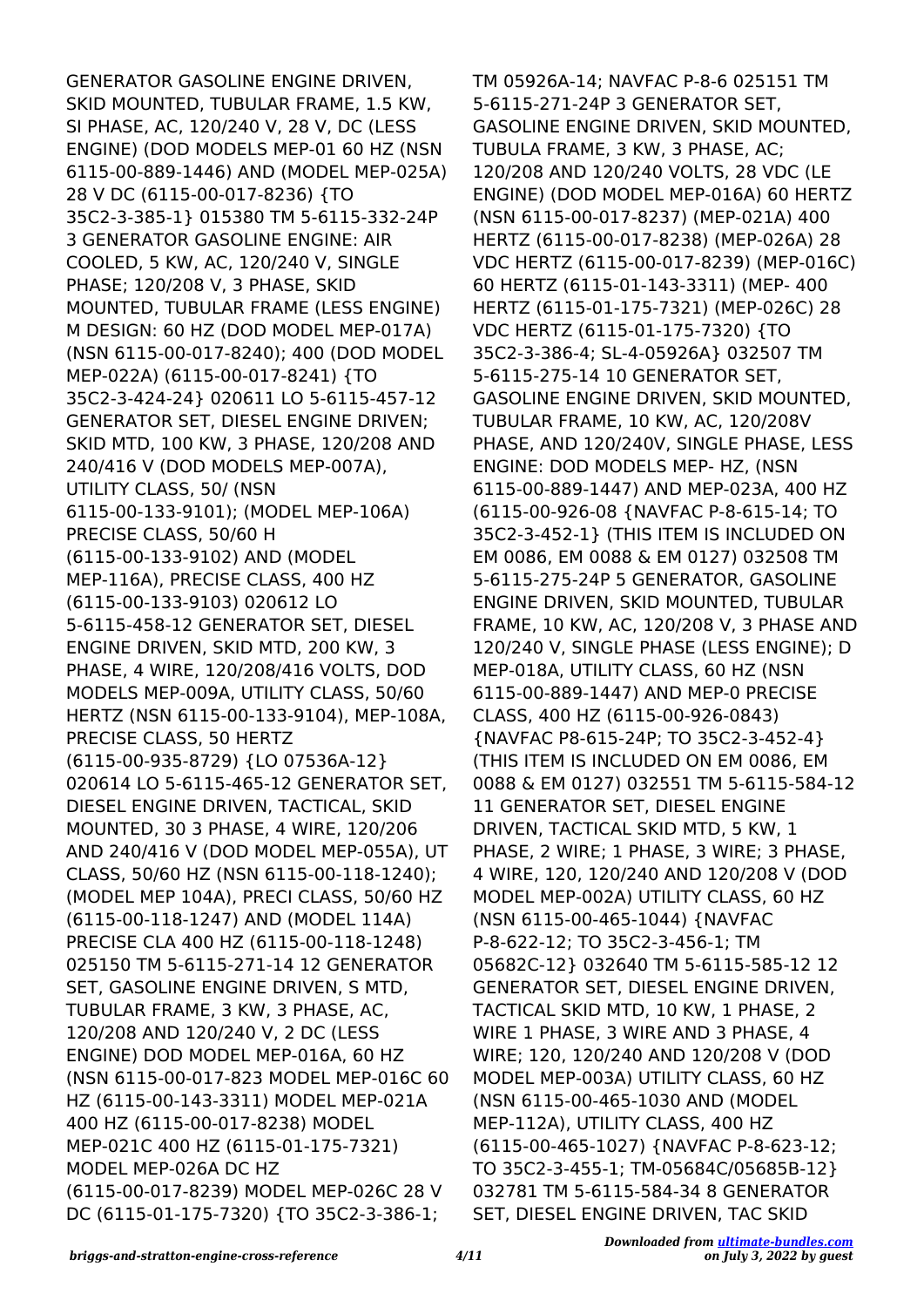MOUNTED, 5 KW, 1 PHASE, 2 WIRE, 1 PHASE, 3 WIRE, 3 PHASE, 120, 120/240 AND 120/208 V (DOD MODEL MEP-002A), UTILITY CLASS, (NSN 6115-00-465-1044) {NAVFAC P-8-622-34; TO 35C2-3-456-2; TM 0568C-34} 032936 TM 5-6115-329-14 4 GENERATOR SET GASOLINE ENGINE DRIVEN, 0.5 KW (LESS ENGINE) (DOD MODEL MEP-014 UTILITY CLASS, 60 HZ) (NSN 6115-00-923-4469), (DOD MODEL MEP-01 UTILITY CLASS, 400 HZ (6115-00-940-7862) AND (DOD MODEL MEP-024 UTILITY CLASS, 28 VDC (6115-00-940-7867) {TO 35C2-3-440-1} 033374 TM 5-6115-332-14 10 GENERATOR SET, TAC GASOLINE ENGINE: AIR COOLED, 5 KW, AC, 120/240 V, SINGLE PHASE, V, 3 PHASE, SKID MOUNTED, TUBULAR FRAME (LESS ENGINE) (MILITARY DOD MODEL MEP-017A), UTILITY, 60 HZ (NSN 6115-00-017-8240) AND MODEL MEP-022A), UTILITY, 400 HZ (6115-00-017-8241) {NAVFAC P-8-614-14; TO 35C2-3-424-1} 033750 TM 5-6115-585-34 9 GENERATOR SET, DIESEL ENGINE DRIVEN, TAC SKID MOUNTED, 10 KW, 1 PHASE, 2 WIRE, 1 PHASE, 3 WIRE, 3 PHASE, 4 WIRE, 120, 120/240 AND 120/208 VOLTS (DOD MODEL MEP-003A), UT CLASS, 60 HZ (NSN 6115-00-465-1030) {NAVFAC P-8-623-12; TO 35C2-3-455-2; TM-05684C/05685B-34} 034072 TM 5-6115-585-24P 5 GENERATOR SET, DIESEL ENGINE DRIVEN, TA SKID MTD, 10 KW, 1 PHASE, 2 WIRE; 1 PHASE, 3 WIRE; 3 PHASE, 4 W 120, 120/240 AND 120/208 V (DOD MODELS 003A), UTILITY CLASS, 60 (NSN 6115-00-465-1030) AND (MODEL MEP-112A), UTILITY CLASS, 400 (6115-00-465-1027) {NAVFAC P-8-623-24P; TO 35C2-3-455-4; SL-4-05684C/06585B} 040180 TM 5-6115-584-12-HR HAND RECEIPT MANUAL COVERING END ITEM/COMPONENTS OF END ITEM (C BASIC ISSUE ITEMS (BII), AND ADDITIONAL AUTHORIZATION LIST (AAL GENERATOR SET, DIESEL ENGINE DRIVEN, TACTICAL SKID MTD, 5 KW, 1 WIRE; 1 PH, 3 WIRE; 3 PH, 4 WIRE, 120, 120/240 AND 120/208 V (D MEP-002A) UTILITY CLASS, 60 HZ (NSN 6115-00-465-1044) 040833 TM 5-6115-458-12-HR HAND RECEIPT MANUAL

COVERING THE END ITEM/COMPONENTS OF END ITE BASIC ISSUE ITEMS (BII), AND ADDITIONAL AUTHORIZATION LIST (AA GENERATOR SET, DIESEL ENGINE DRIVEN, TACTICAL, SKID MOUNTED, 20 3 PHASE, 4 WIRE, 120/208 AND 240/416 V (DOD MODEL MEP-009A), UT CLASS, 50/60 HZ (NSN 6115-00-133-9104) AND (DOD MODEL MEP-108A) PRECISE CLASS, 50/60 HZ (6115-00-935-8729) 040843 TM 5-6115-593-34 GENERATOR SET, DIESEL ENGINE DRIVEN, TAC SKID MTD, 500 KW, 3 PHASE, 4 WIRE, 120/208 AND 240/416 VOLTS DOD MODEL, MEP-029A, CLASS UTILITY, 50/60 HZ, (NSN 6115-01-030- DOD MODEL, MEP-029B, CLASS UTILITY, 50/60 HZ, (6115-01-318-6302 INCLUDING OPTIONAL KITS DOD MODEL, MEP-029AHK, HOUSING KIT, (6115-01-070-7550), DOD MODEL, MEP-029ACM, AUTOMATIC CONTROL MO (6115-01-275-7912) DOD MODEL, MEP-029ARC, REMOTE CONTROL MODULE (6110-01-070-7553) DOD MODEL, MEP-029ACC, REMOTE CONTROL CABLE, (6110-01-087-4127) {NAVFAC P-8 041070 TM 5-6115-593-12 GENERATOR SET, ENGINE DRIVEN, TACTICAL SKID MTD, 500 KW, 3 PHASE, 4 WIRE; 120/ 240/416 VOLTS DOD MODEL MEP-029A; CLASS UTILITY, HERTZ 50/60; (NSN 6115-01-030-6085); MEP-029B; UTILITY; 50/60; (6115-01-318- INCLUDING OPTIONAL KTS DOD MODELS MEP-029AHK; NOMENCLATURE HOUS (6115-01-070-7550) MEP-029ACM; AUTOMATIC CONTROL MODULE; (6115-01-275-7912); MEP-029ARC, REMOTE CONTROL MODULE, (6110-01-070-7553); MEP-029ACC, REMOTE CONTROL CABLE (6110-01-087-4127) {TO 35C2-3-463-1} 041338 LO 55-1730-229-12 POWER UNIT, AVIATION, MULTI-OUTPUT GTED ELECTRICAL, HYDRAULIC, PNEUMATIC (AGPU), WHEEL MOUNTED, SELF-PROPELLED, TOWABLE DOD MODEL-MEP-360A, CLASS-PRECISE, HERTZ-400, (NSN 1730-01-144-1897 042791 TM 5-6115-457-12-HR HAND RECEIPT MANUAL COVERING THE BASIC ISSUE ITEMS (BII) FOR GE SET, DIESEL ENGINE DRIVEN, TACTICAL, SKID MTD; 100 KW, 3 PHASE, 120/208 AND 240/416 V (DOD MODELS MEP007A), UTILITY CLASS, 50/6 (NSN 6115-00-133-9101),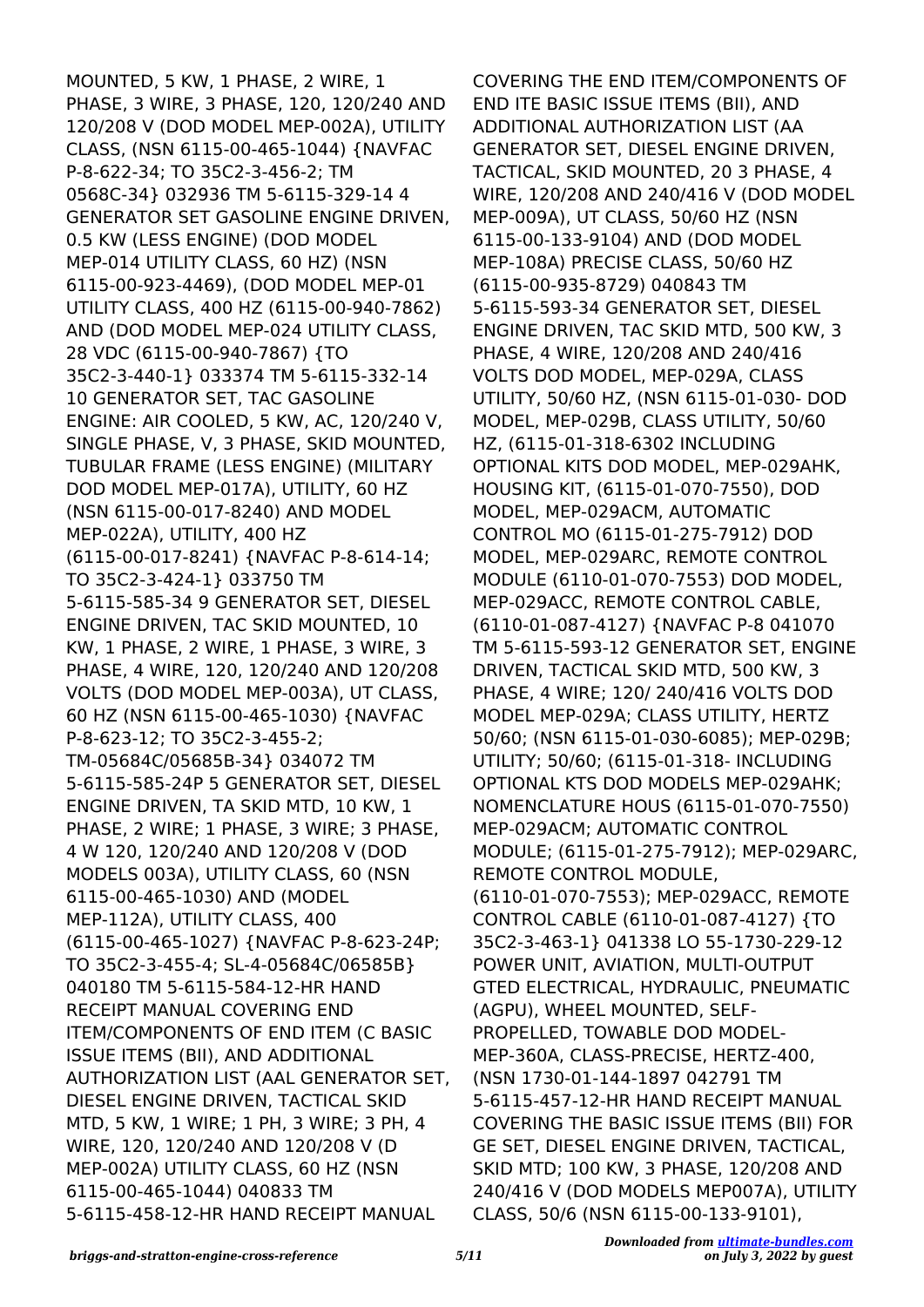(MODEL MEP-106A), PRECISE CLASS, 50/60 (6115-00-133-9102) AND (MODEL MEP116A) PRECISE CLASS, 400 HZ (6115-00-133-9103) 043437 TM 5-6115-593-24P 1 GENERATOR SET, DIESEL ENGINE DRIVEN, TACTICAL SKID MOUNTED, 500 KW, 3 PHA 4 WIRE; 120/208 AND 240/416 VOLTS DOD MODEL MEP-029A UTILITY CL 50/60 HZ (NSN 6115-01-030-6085) MEP-029B UTILITY CLASS, 50/60 (6115-01-318-6302) INCLUDING OPTIONAL KITS DOD MODEL MEP-029AHK HOUSING KIT (6115-01-070-7550) MEP-029ACM AUTOMATIC CONTROL MOD (6115-01-275-7912) MEP-029ARC REMOTE CONTROL MODULE (6110-01-070-7553) MEP-029ACC REMOTE CONTROL CABLE (6110-01-087 {NAVFAC P-8-631-24P; TO 35C2-3-463-4} 044703 TM 5-6115-545-12- HR HAND RECEIPT MANUAL COVERING COMPONENTS OF END ITEM (COEI), BAS ITEMS (BII), AND ADDITIONAL AUTHORIZATION LIST (AAL) FOR GENERA DIESEL ENGINE DRIVEN, TACTICAL SKID MTD, 60 KW, 3 PHASE, 4 WIRE 120/208 AND 240/416 V (DOD MODELS MEP-006A) UTILITY CLASS, 50/6 (NSN 6115-00-118-1243), (MODEL MEP-105A) PRECISE CLASS, 50/60 H (6115-00-118-1252) AND (MODEL MEP-115A) PRECISE CLASS, 400 HZ (6115-00-118-1253) 050998 TM 5-6115-600-12 8 GENERATOR DIESEL ENGINE DRIVEN, TACTICAL SKID MTD, 100 KW, 3 PHASE, 4 WIR 120/208 AND 240/416 V (DOD MODEL MEP-007B) CLASS UTILITY, 50/60 (NSN 6115-01-036-6374) INCLUDING OPTIONAL KITS, DOD MODEL MEP00 WINTERIZATION KIT, FUEL BURNING AND MEP007BWE WINTERIZATION KIT ELECTRIC 051007 TM 5-6115-600-24P 4 GENERATOR SET, DIESEL ENGINE DRIVEN, 100 KW, 3 PHASE, 4 WIRE, 120/208 AND VOLTS (DOD MODEL MEP-007B), UTILITY CLASS, 50/60 HZ (NSN 6115-01-036-6374) INCLUDING OPTIONAL KITS, DOD MODEL MEP007BWF, WINTERIZATION KIT, FUEL BURNING AND MEP007BWE WINTERIZATION KIT, ELECTRIC {TO 35C2-3-442-14; NAVFAC P-8-628-24P; SL-4-07464B} 057268 LO 5-6115-600-12 GENERATOR SET, DIESEL ENGINE DRIVEN; TACTICAL, SKID MTD, 100 KW PHASE, 4

WIRE; 120/208 AND 240/416 V (DOD MODEL MEP007B), CLASS UTILITY, 50/60 HZ (NSN 6115-01-036-6374) 057513 LO 5-6115-604-12 GENERATOR SET, DIESEL ENGINE DRIVEN, AIR TRANSPORTABLE; SKID MT 750 KW, 3 PHASE, 4 WIRE; 2400/4160 AND 2200/3800 VOLTS (DOD MOD MEP208A) CLASS PRIME UTILITY, HZ 50/60 (NSN 6115-00-450-5881) {LI 6115-12/9} 060183 TM 5-6115-612-24P 6 GENERATOR SET, AVIATION, GAS TURBINE ENGINE DRIVEN, INTEGRA TRAILER MOUNTED, 10KW, 28 VOLTS MODEL MEP-362A, PRECISE, DC (NSN 6115-01-161-3992) {TM 6115-24P/1; AG-320B0-IPE-000; TO 35C2-3-471-4} 060188 TM 5-6115-612-34 4 GENERATOR SET, AVIATION, GAS TURBINE ENG DRIVEN, INTEGRAL TRAILER MOUNTED 10KW 28 VOLTS DOD MODEL MEP 36 PRECISE, DC, (NSN 6115-01-161-3992) {AG-320BO-MME-OOO; TM 6115- TO 35C2-3-471-2} 060645 LO 5-6115-612-12 AVIATION GENERATOR SET, GAS TURBINE, ENGINE DRIVEN, INTEGRAL TR MOUNTED, 10KW, 28 VOLTS DC DOD MODEL MEP 362A CLASS PRECISE (NSN 6115-01-161-3992) 060921 TM 55-1730-229-34 5 POWER UNIT, AVIATION, MULTI-OUTPUT GTED, ELECTRICAL, HYDRAULIC, PNEUMATIC (AGPU) WHEEL MOUNTED, SELF-PROPELLED, TOWA AC 400HZ, 3PH, 0.8 PF, 115/200V, 30 KW, DC 28VDC 700 AMPS, PNEUMATIC, 60 LBS/MIN. AT 40 PSIG, HYDRAULIC, 15 GPM AT 3300 PS DOD MODEL MEP-360A, CLASS PRECISE, 400 HERTZ, (NSN 1730-01-144- {AG 320A0-MME-000; TO 35C2-3-473-2; TM 1730-34/1} 060922 TM 55-1730-229-12 8 POWER UNIT, AVIATION, MULTI-OUTPUT GTED ELECTRICAL, HYDRAULIC, PNEUMATIC (AGPU) WHEEL MOUNTED, SELF-PROPELLED, TOWABLE, AC 400HZ, 3PH, 0.8 PF, 115/200V, 30 KW, DC 28 VDC 700 AMPS, PNEUMATIC 60 LBS/M AT 40 PSIG, HYDRAULIC 15 GPM AT 3300 PSIG, DOD MODEL MEP-360A, CLASS PRECISE, HERTZ 400, (NSN 1730-01-144-1897) {AG 320A0- OMM-OOO; TO 35C2-3-473-1; TM 1730-12/1} 061758 LO 5-6115-614-12 GENERATOR SET, DIESEL ENGINE DRIVEN, TACTICAL SKID MTD. 200 KW, 3 PHASE, 4 WIRE, 120/208 AND 240/416 VOLTS MODEL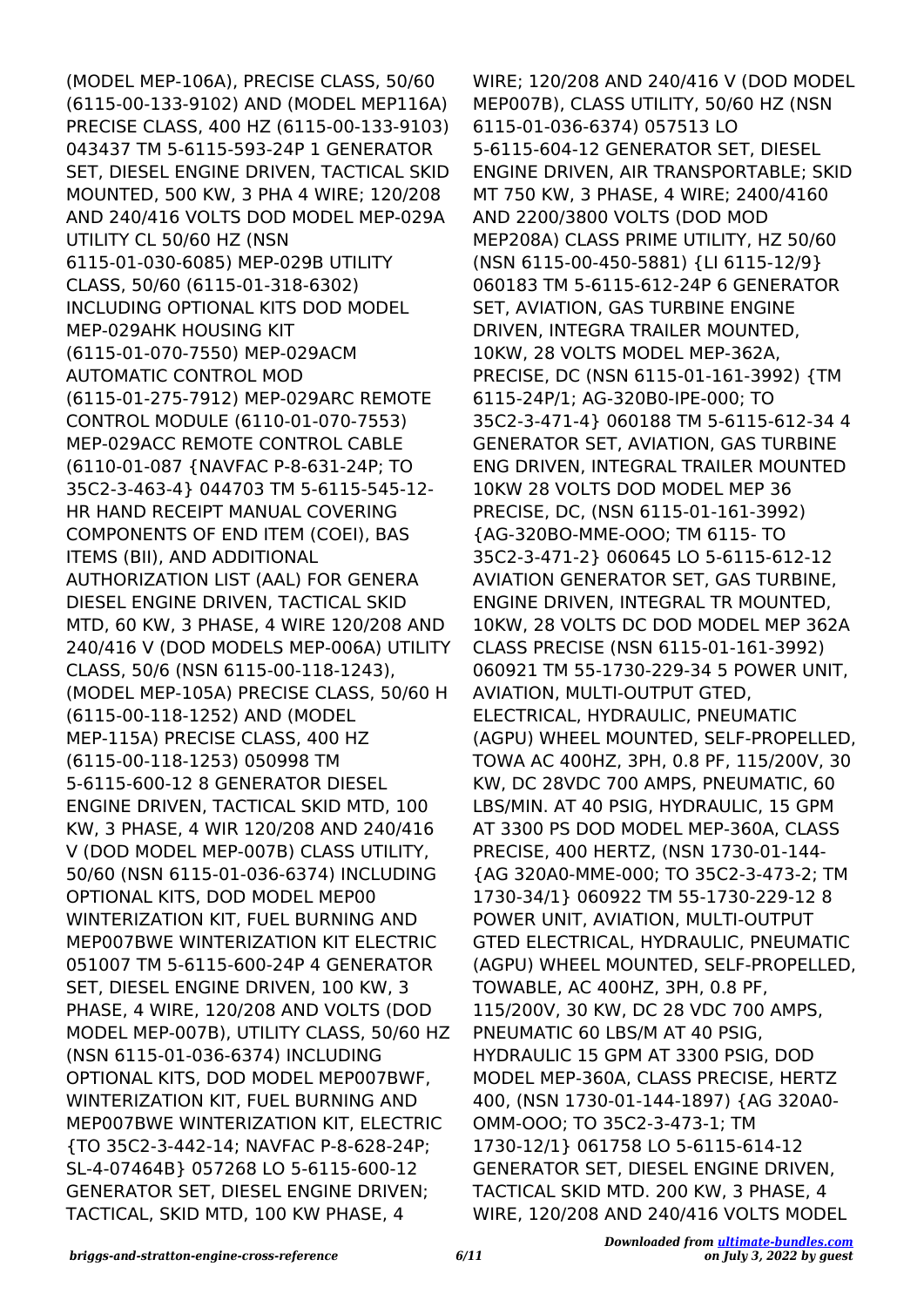MEP009B, UTILI 50/60 HERTZ, (NSN 6115-01-021-4096) 061772 LO 5-6115-622-12 GENERATOR SET, DIESEL ENGINE-DRIVEN, WHEEL MOUNTED 750-KW, 3-PH 4-WIRE, 2200/3800 AND 2400/4160 VOLTS CUMMINS ENGINE COMPANY IN MODEL KTA-2300G-2 DOD MODEL MEP-012A; CLASS UTILITY; HERTZ 062762 LO 5-6115-615-12 GENERATOR SET, DIESEL ENGINE DRIVEN, TACTICAL SKID MOUNTED, 3 K MODEL 016B; CLASS UTILITY MODE 50/60 HZ (NSN 6115-01-150-4140); DOD MODEL MEP-021B; CLASS UTILITY; MODE 400 HZ (6115-01-151-812 DOD MODEL MEP-026B; CLASS UTILITY; MODE 28 VDC (6115-01-150-036 {LI 05926B/06509B-12/5; P-8-646-LO} 064310 TM 5-6115-626-14&P 2 POWER UNIT PU-406B/M (NSN 6115-00-394-9576) MEP-005A 30 KW 60 HZ GENERATOR SET M200A1 2-WHEEL4-TIRE, MODIFIED TRAILER 064390 TM 5-6115-632-14&P 5 POWER UNIT PU-753/M (NSN 6115-00-033-1 MEP-003A 10 KW 60 HZ GENERATOR SET M116A2 2-WHEEL, 2- TIRE, MODI TRAILER 064392 TM 5-6115-629-14&P 3 POWER PLANT AN/AMJQ-12A (NSN 6115-00-257-1602) (2) MEP-006A 60HZ, GENERATOR SETS (2) M200A1 2-WHEEL, 4-TIRE, MODIFIED TRAIL 064443 TM 5-6115-625-14&P 2 POWER UNIT PU-405A/M (NSN 6115-00-394-9577) MEP-004A 15 KW 60 HZ GENERATOR SET M200A1 2-WHEEL, 4-TIRE, MODIFIED TRAILER (THIS ITEM IS INCLUDED ON EM 0086 & EM 0087) 064445 TM 5-6115-633-14&P 4 POWER PLANT AN/MJQ-18 (NSN 6115-00-033-1398) (2) MEP-003A 1 60 HZ GENERATOR SETS M103A3 2-WHEEL 1 1/2 TON MODIFIED TRAILER 064446 TM 5-6115-628-14&P 4 POWER PLANT AN/MJQ-15 (NSN 6115-00-400-7591) (2) MEP-113A 1 400 HZ GENERATOR SETS, (2) M200A1 2-WHEEL, 4- TIRE, MODIFIED TRA (THIS ITEM IS INCLUDED ON EM 0086) 064542 TM 5-6115-631-14&P 4 POWER PLANT AN/MJQ-16 (NSN 61 15-00-033-1395) (2) MEP-002A 5 KW 60 HZ GENERATOR SETS M103A3 2-WHEEL, 2-TIRE, MODIFIED TRAI 065071 TM 55-1730-229-24P 6 POWER AVIATION, MULTI-OUTPUT GTED

ELECTRICAL, HYDAULIC, PNEUMATIC (AG WHEEL MOUNTED, SELF-PROPELLED, TOWABLE AC 400 HZ, 3 PH, 0.8 PF, 115/200V, 30 KW DC 28 VDC 700 AMPS PNEUMATIC 60 LBS/MIN. AT 40 HYDRAULIC 15 GPM AT 3300 PSIG DOD MODEL MEP-360A, CLASS PRECISE 400 HERTZ (NSN 1730-01-144-1897) {TO 35C2-3-473-4; TM 1730-24P/ AG 320A0-IPB-000} 065603 TB 5-6115-593-24 WARRANTY PROGRAM FOR GENERATOR SET DOD MODEL MEP-029A HOUSING K DOD MODEL MEP-029AHK 066727 TM 5-6115-640-14&P 2 POWER AN/MJQ-32 (NSN 6115-01-280-2300) AN/MJQ-33 (6115-01-280-2301) ( MEP-701A 3KW 60 HZ ACOUSTIC SUPPRESSION KIT GENERATOR SETS M116 2-WHEEL, 2-TIRE, 3/4-TON MODIFIED TRAILERS 066808 TM 5-6115-627-14&P 2 POWER PLANT AN/MJQ-10A (NSN 6115-00-394-9582); (2) MEP-005A 30 KW 60 HZ GEN SETS; (2) M200A1 2-WHEEL, 4 TIRE MODIFIED TRAILERS 066809 TM 5-6115-630-14&P 4 POWER UNIT, PU-751/M (NSN 6115-00-033-1373) MEP-002A, 5 KW, 60 HZ GENERATOR SET M116A1 2-WHEEL, 2-TIRE, MODIFIED TRAILER 066824 TM 5-6115-465-10-HR 1 HAND RECEIPT MANUAL COVERING END ITEM/COMPONENTS OF END ITEM (C BASIC ISSUE ITEMS, (BII) AND ADDITIONAL AUTHORIZATION LIST (AAL GENERATOR SET, DIESEL ENGINE DRIVEN, TACTICAL SKID MOUNTED, 30K 4 WIRE, 120/208 AND 240/416 VOLTS - MEP-005A, UTILITY, 50/60 HE (NSN 6115-00-118-1240); MEP-104A, PRECISE, 50/60 HERTZ, (6115-00-118-1247): MEP-114A, PRECISE, 400 HERTZ, (6115-00-118- INCLUDING AUXILIARY EQUIPMENT MEP-005AWF WINTERIZATION KIT, FUE BURNING (6115-00-463-9083); MEP-005AWE, WINTERIZATION KIT, ELEC (6115-00 067310 TM 9-6115-650-14&P 1 POWER PLAN AN/MJQ-25 (NSN 6115-01-153-7742) (2) MEP-112A 10 KW 400 HZ GENE SETS M103A3 2-WHEEL, 2-TIRE, MODIFIED TRAILER 067311 TM 9-6115-653-14&P 2 POWER UNIT PU-732/M (NSN 6115-00-260-3082) MEP-113A 15 KW 400 HZ GENERATOR SET M200 2-WHEEL, 4-TIRE, MODIFIED TRAILER 067544 TM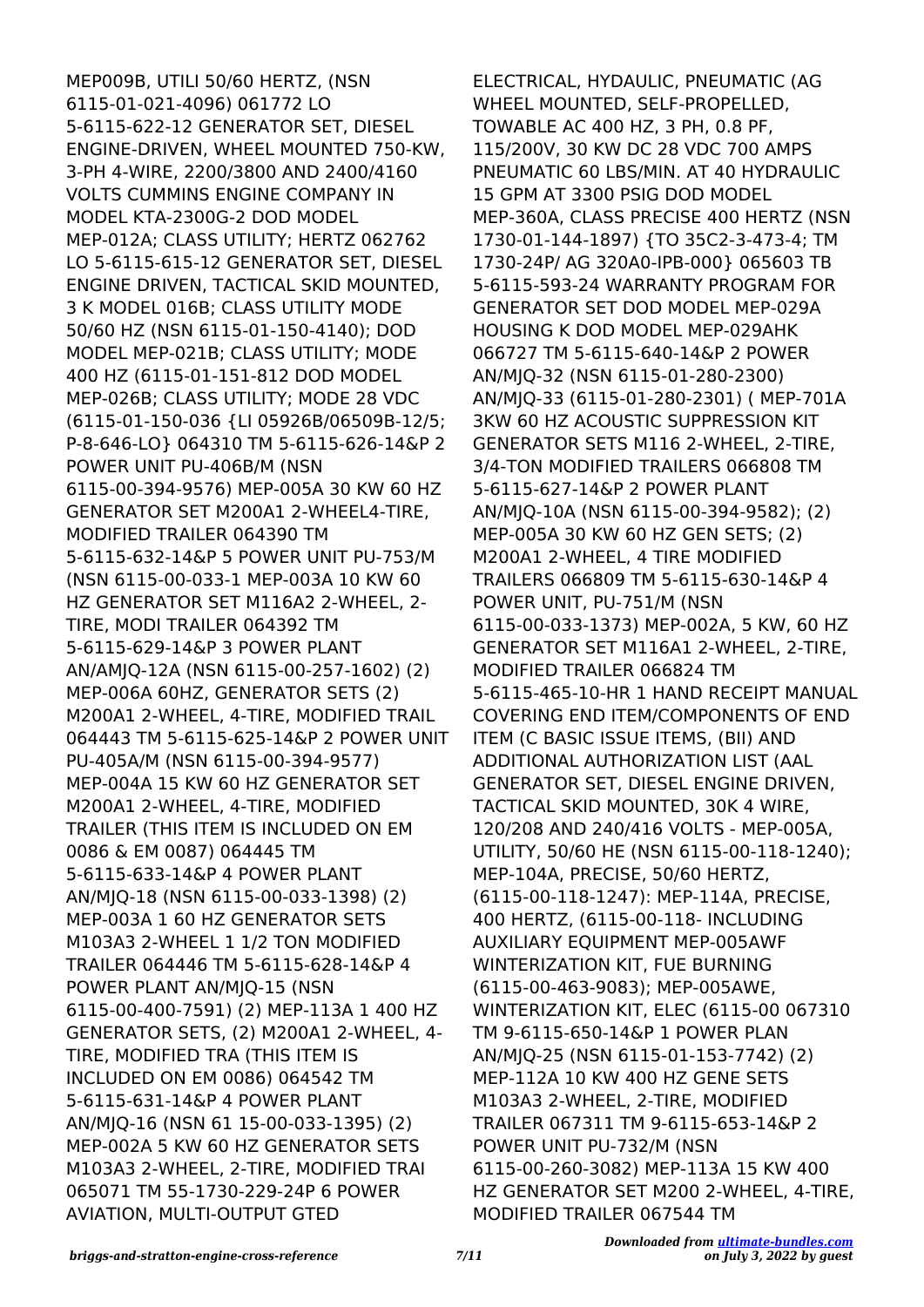9-6115-652-14&P 1 POWER UNIT PU-760/M (NSN 6115-00-394-9581) MEP-114A 30 KW 400 HZ GENERATOR M200A1 2-WHEEL, 4- TIRE, MODIFIED TRAILER 067632 TM 9-6115-648-14&P POWER UNIT PU-650B/G (NSN 6115-00-258-1622) MEP-006A 60 KW 60 HZ GENERATOR M200A1 2-WHEEL, 4- TIRE, MODIFIED TRAILER 067744 TM 9-6115-646-14&P 1 POWER UNIT PU-495A/G, (NSN 6115-00-394-9575) AND PU-495B/G, (6115-01-134-0 MEP-007A 100 KW, 60 HZ OR MEP-007B, 100 KW, 60 HZ GENERATOR SET M353-2-WHEEL, 2-TIRE MODIFIED TRAILER 067746 TM 9-6115-651-14&P POWER UNIT 707A/M (NSN 6115-00-394-9573) MEP-115A, 60 KW, 400 HZ GENERATOR M200A1, 2-WHEEL, 4-TIRE, MODIFIED TRAILER 067879 TM 9-6115-647-14&P 1 POWER UNIT PU-789/M (NSN 6115-01-208-9827) MEP-114A, 30 KW 400 HZ GENERATOR SET M353 2-WHEEL, 2- TIRE, MODIFIED TRAILER 069601 TM 9-6115-464-10-HR HAND RECEIPT MANUAL COVERING THE END ITEMS/COMPONENTS OF END IT (COEI), BASIC ISSUE ITEMS (BII), AND ADDITIONAL AUTHORIZATION L (AAL) FOR GENERATOR SET, DIESEL ENGINE DRIVEN, TACTICAL SKID MO 15 KW, 3 PHASE, 4 WIRE, 120/208 AND 240/416 VOLTS DOD MODEL MEP UTILITY CLASS, 50/60 HERTZ (NSN 6115-00-118-1241) DOD MODEL MEP PRECISE CLASS, 50/60 HERTZ (6115-00-118-1245) DOD MODEL MEP-113 PRECISE CLASS, 400 HERTZ (6115-00-118-1244) 069602 LO 9-6115-464-12 GENERATOR SET, DIESEL ENGINE DRIVEN, TACTICAL, SKID MTD, 15KW, 4 WIRE, 120/208 AND 240/416 VOLTS (DOD MODEL MEP 004A) (NSN 6115-00-118-1241); (DOD MODEL MEP 104A) (6115-00-118-1245) (DOD MODEL MEP-113A) (6115-00-118-1244) 069954 TM 9-6115-465-24P 2 GENERATOR SET, DIESEL ENGINE DRIVE TACTICAL SKID MTD. 30KW, 3 PHASE, 4 WIRE, 120/208 AND 240/416 V MODELS; MEP-005A, UTILITY, 50/60 HZ, (NSN 6115-00-118-1240), MEP-104A PRECISE, 50/60 HZ, (6115-00-118-1247), MEP-114A, PRECISE, 400 H (6115-00-118-1248), INCLUDING OPTIONAL KITS, DOD MODELS; MEP-00 WINTERIZATION KIT, FUEL BURNING, (6115-00-463-9083), MEP-005-AW WINTERIZATION KIT, ELECTRIC, (6115-00-463-9085), MEP-002-ALM, L BANK KIT, (6115-00-463-9088), MEP-005-AWM, WHEEL MOUNTING KIT, (6115-00-463-9094) {TO-35C2-3- 070096 TM 9-6115-464-24P 1 GENERATOR S DIESEL ENGINE DRIVEN, TACTICAL SKID MTD., 15KW, 3 PHASE, 4 WIRE 120/208 AND 240/416 VOLTS (DOD MODEL MEP-004A) UTILITY CLASS 50/60 HERTZ (NSN 6115-00-118-1241) (DOD MODEL MEP-103A) PRECISE CLASS 50/60 HERTZ (6115-00-118-1245) (DOD MODEL MEP-113A) PRECI CLASS 400 HERTZ (6115-00-118-1244) INCLUDING OPTIONAL KITS (DOD MODEL MEP-005-AWF) WINTERIZATION KIT, FUEL BURNING (6115-00-463 (DOD MODEL MEP-005-AWE) WINTERIZATION KIT, ELECTRIC (6615-00-46 (DOD MODEL MEP-004-ALM) LOAD BANK KIT (6115-00-191-9201 071025 TM 9-6115-641-10 2 GENERATOR SET SKID MOUNTED, TACTICAL QUIET 5 KW, 60 AND 400 HZ MEP-802A (60 HZ) (NSN 6115-01-274-7387) MEP-812A (400 HZ) (6115-01-274-7391) {TO 35C2-3-456-11} 071026 TM 9-6115-642-10 2 GENERATOR SET SKID MOUNTED, TACTICAL QUIE 10 KW, 60 AND 400 HZ MEP-803A (60 HZ) (NSN 6115-01-275-5061) MEP-813A (400 HZ) (6115-01-274-7392) {TO 35C2-3-455-11; TM 09247A/09248A-10/1} 071028 TM 9-6115-643-10 3 GENERATOR SET, SKID MOUNTED, TACTICAL QUI 15 KW, 50/60 AND 400 HZ MEP-804A (50/60 HZ) (NSN 6115-01-274-73 MEP-814A (400 HZ) (6115-01-274-7393) {TO 35C2-3-445-21} 071029 TM 9-6115-644-10 2 GENERATOR SET, SKID MOUNTED, TACTICAL QUIET 30 KW, 50/60 AND 400 HZ MEP-805A (50/60 HZ), (NSN 6115-01-274-7389) MEP-815A (400 HZ), (6115-01-274-7394) {TO 35C2-3-446-11; TM 09249A/09246A-10/1} 071030 TM 9-6115-645-10 2 GENERATOR SET, SKID MOUNTED, TACTICAL QUIET 60 KW, 50/60 AND 400 HZ MEP-806A (50/60 HZ), (NSN 6115-01-274-7390) MEP-816A (400 HZ), (6115-01-274-7395) {TO 35C2-3-444-11; TM 09244A/09245A-10/1} 071031 LO 9-6115-641-12 GENERATOR SET, SKID MOUNTED, TACTICAL QUIET 5 KW, 60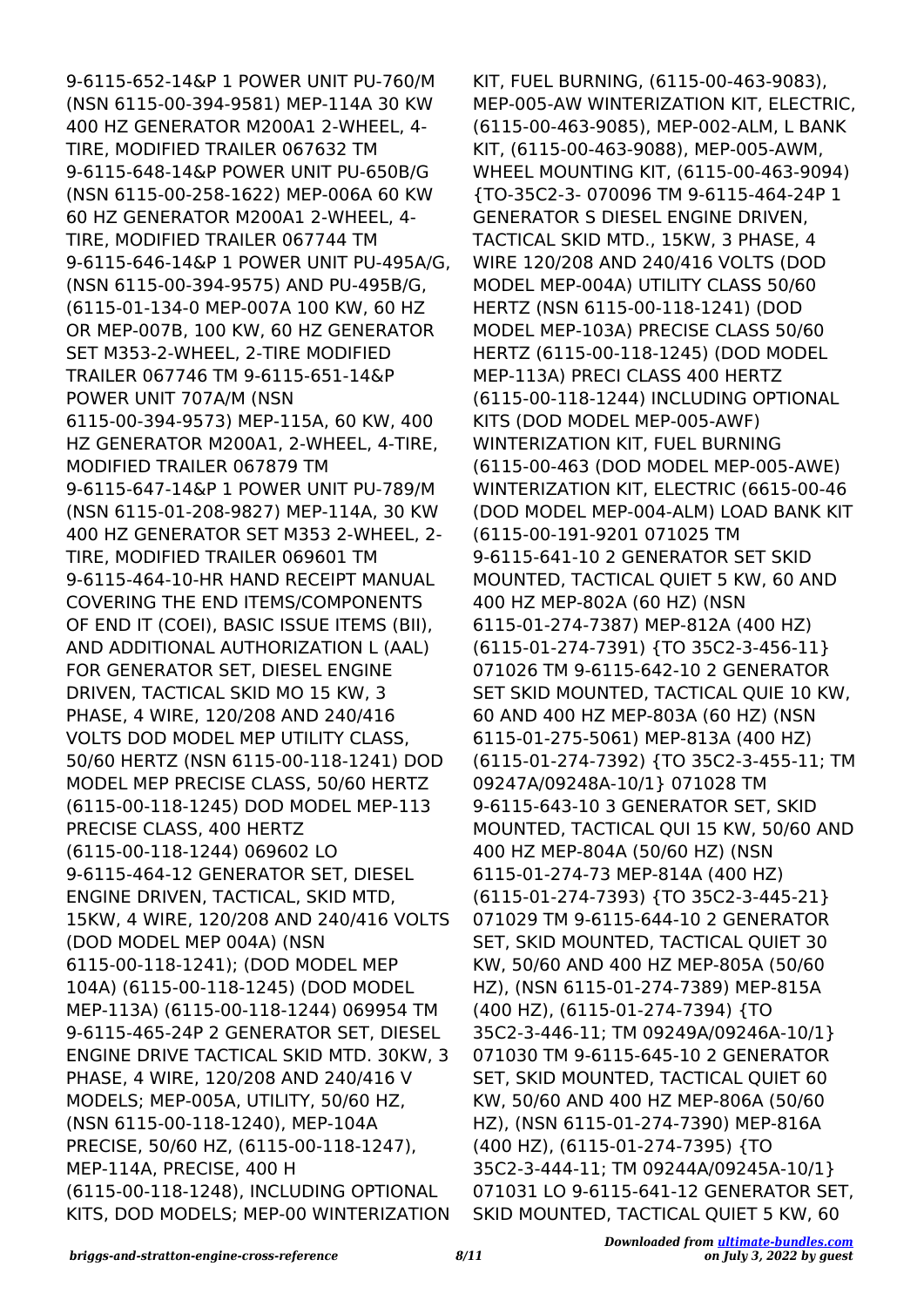AND 400 HZ MEP-802A TACTICAL QUIET 60 HZ (NSN 6115-01-274-7387) MEP-812A TACTICAL QUIET 400 HZ (6115-01-274-7391) 071032 LO 9-6115-642-12 GENERATOR SET, SKID MOUNTED, TACTICAL QUIET 10 KW, 60 AND 400 H MEP-803A TACTICAL QUIET 60 HZ (NSN 6115-01-275-5061) MEP-813A TACTICAL QUIET 400 HZ (6115-01-274-7392) 071033 LO 9-6115-643-12 GENERATOR SET, SKID MOUNTED, TACTICAL QUIET 15 KW, 50/60/400 HZ MEP-804A TACTICAL QUIET 50/60 HZ (NSN 6115-01-274-7388) MEP-814 TACTICAL QUIET 400 HZ (6115-01-274-7393) 071034 LO 9-6115-644-12 GENERATOR SET, SKID MOUNTED, TACTICAL QUIET 30 KW, 50/60 AND 40 MEP-805A TACTICAL QUIET 50/60 HZ (NSN 6115-01-274-7389) MEP-815 TACTICAL QUIET 400 HZ (6115-01-274-7394) {LI 09249A/09246A-12} 071035 LO 9-6115-645-12 GENERATOR SET, SKID MOUNTED, TACTICAL QUIET 60 KW, 50/60 AND 40 MEP-806A TACTICAL QUIET 50/60 HZ (NSN 6115-01-274-7390) MEP-816 TACTICAL QUIET 400 HZ (6115-01-274-7395) {LI 09244A/09245A-12} 071036 TB 9-6115-641-24 WARRANTY PROGRAM FOR GENERATOR SET, TACTICAL QUIET 5 KW, 60 AND 400 HZ MEP-802A AND MEP-812A 071037 TB 9-6115-642-24 WARRANTY PROGRAM FOR GENERATOR SET, TACTICAL QUIET 10 KW, 60 AND 400 HZ MEP-803A AND MEP-813A {SI 09247A/09248A-24} 071038 TB 9-6115-643-24 WARRANTY PROGRAM FOR GENERATOR SET, TACTICAL QUIET 15 KW, 50/60 AND 400 HZ MEP-804A AND MEP-814A 071039 TB 9-6115-644-24 WARRANTY PROGRAM FOR GENERATOR SET, TACTICAL QUIET 30 KW, 50/60 AND 400 HZ MEP-805A AND MEP-815A {SI 09249A/09246A-24} 071040 TB 9-6115-645-24 WARRANTY PROGRAM FOR GENERATOR SET, TACTICAL QUIET 60 KW, 50/60 AND 400 HZ MEP-806A AND MEP-816A {SI 09244A/09245A-24} 071541 TM 9-6115-464-12 2 GENERATOR SET, DIESEL ENGINE DRIVEN, TACTICAL SKID

MTD, 15 KW, 3 PHASE, 4 WIRE, 120/2 AND 240/416 VOLTS DOD MODEL MED-004A UTILITY CLASS 50/60 HERTZ (NSN 6115-00-118-1241) DOD MODEL MEP-103A PRECISE CLASS 50/60 HERTZ (6115-00-118-1245) DOD MODEL MEP-113A PRECISE CLASS 400 HERTZ (6115-00-118-1244) INCLUDING OPTIONAL KITS DOD MODEL MEP-005-AWF WINTERIZATION KIT, FUEL BURNING (6115-00-463-9083) DOD MODEL MEP-005- AWE WINTERIZATION KIT, ELECTRIC (6115-00-463-9085) DOD MODEL MEP-004- ALM LOAD BANK KIT (6115-00-291 071604 TM 9-6115-645-24P GENERATOR SET, TACTICAL QUIET 60KW, 50/60/400 HZ (NSN 6115-01-274-7390) (MEP-806A) (6115-01-274-7395) (MEP-816A) {TO 35C2-3-444-14; TM 09244A/09245A-24P/3} 071605 TM 9-6115-642-24P GENERATOR SET, TACTICAL QUIET 10 KW, 60/400 HZ (NSN 6115-01-275-5061) (MEP-803A) (6115-01-274-7392) (MEP-813A) {TO 35C2-3-455-14; TM 09247A/09248A-24P/3} 071610 TM 9-6115-643-24P GENERATOR SET, TACTICAL QUIET 15KW, 50/60 - 400 HZ (NSN 6115-01-274-7388) (MEP-804A) (6115-01-274-7393) (MEP-814A) {TO 35C2-3-445-24} 071611 TM 9-6115-644-24P GENERATOR SET, TACTICAL QUIET 30KW, 50/60-400 HZ (NSN 6115-01-274-7389) (MEP-805A) (6115-01-274-7394) (MEP-815A) {TO 35C2-3-446-14; TM 09249A/09246A-24P/3} 071613 TM 9-6115-641-24P GENERATOR SET, TACTICAL QUIET 5 KW, 60/400 HZ (NSN 6115-01-274-7387) (MEP-802A) (6115-01-274-7391) (MEP-812A) {TO 35C2-3-456-14} 071713 TM 9-6115-645-24 4 GENERATOR SET, SKID MOUNTED, TACTICAL QUIET 60KW, 50/60 AND 400 HZ MEP-806A (50/60 HZ) (NSN 6115-01-274-7390) MEP-816A (400 HZ) (6115-01-274-7395) {TO 35C2-3-444-12; TM 09244A/09245A-24/2} 071748 TM 9-6115-644-24 1 GENERATOR SET, SKID MOUNTED, TACTICAL QUIET 30 KW, 50/60 AND 400 HZ MEP-805A (50/60 HZ) (NSN 6115-01-274-7389) MEP-815A (400 HZ) (6115-01-274-7394) {TO 35C2-3-446-12; TM 09249A/09246A-24/2} 071749 TM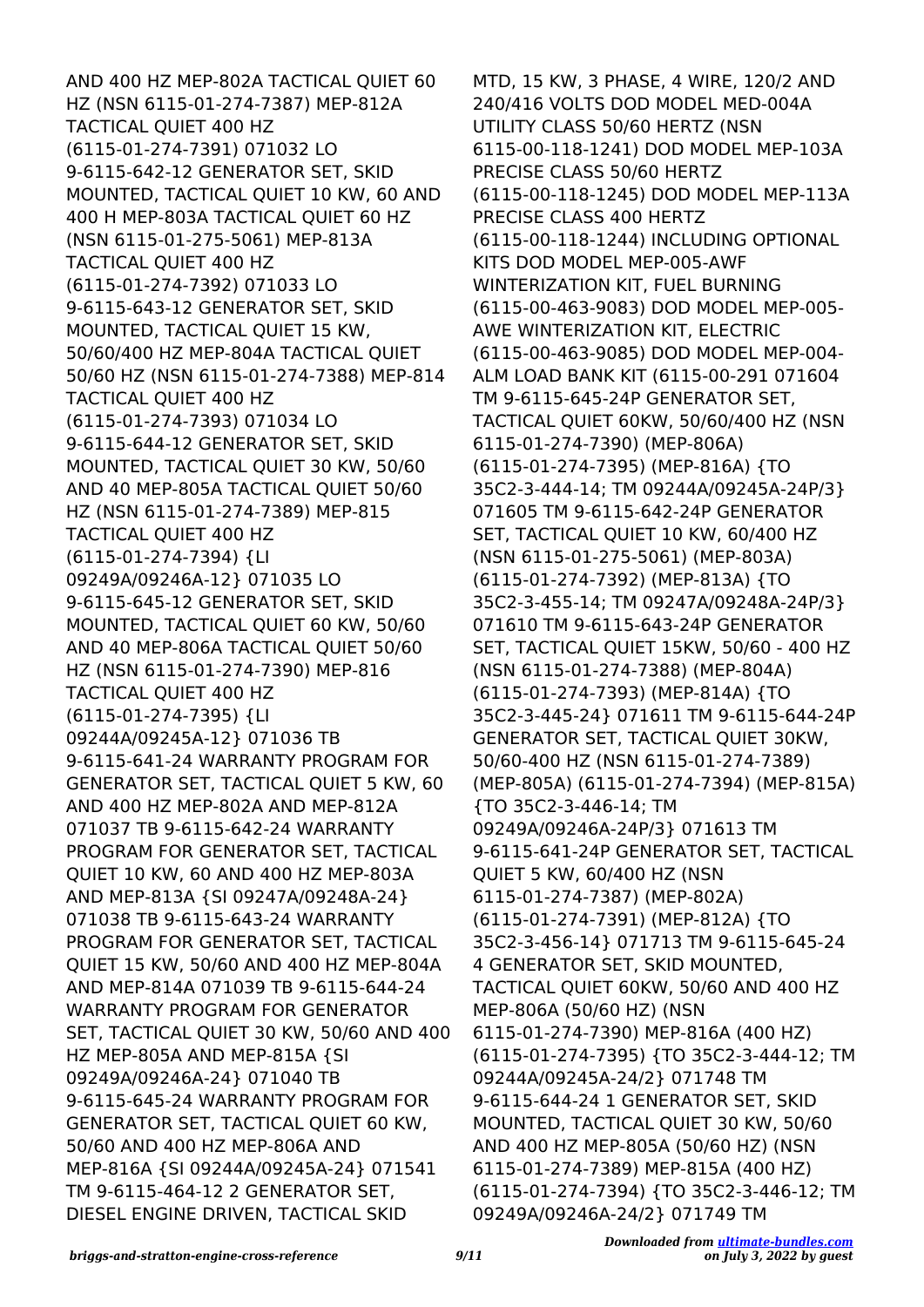9-6115-643-24 4 GENERATOR SET, SKID MOUNTED, TACTICAL QUIET 15 KW, 50/60 AND 400 HZ MEP-804A (50/60 HZ) (NSN 6115-01-274-7388) MEP-814A (400 HZ) (6115-01-274-7393) {TO 35C2-3-445-22} 071750 TM 9-6115-642-24 4 GENERATOR SET, SKID MOUNTED, TACTICAL QUIET 10 KW, 60 AND 400 HZ MEP-803A (60 HZ) (NSN 6115-01-275-5061) MEP-813A (400 HZ) (6115-01-274-7392) {TO 35C2-3-455-12; TM 09247A/09248A-24/2} 071751 TM 9-6115-641-24 3 GENERATOR SET, SKID MOUNTED, TACTICAL QUIET 5 KW, 60 AND 400 HZ MEP-802A (60 HZ) (NSN 6115-01-274-7387) MEP-812A (400 HZ) (6115-01-274-7391) {TO 35C2-3-456-12} 072239 TM 9-6115-464-34 1 GENERATOR SET, DIESEL ENGINE DRIVEN, TACTICAL SKID MTD., 15 KW, 3 PHASE, 4 WIRE 120/208 AND 240/416 VOLTS DOD MODEL MEP-004A UTILITY CLASS 50/60 HERTZ (NSN 6115-00-118-1241) DOD MODEL MEP 103A PRECISE CLASS 50/60 HERTZ (6115-00-118-1245) DOD MODEL MEP-113A PRECISE CLASS 400 HERTZ (6115-00-118-1244) INCLUDING OPTIONAL KITS DOD MODEL MEP-005AWF WINTERIZATION KIT, FUEL BURNING (6115-00-463-9083) DOD MODEL MEP-005AWE WINTERIZAT KIT, ELECTRIC (6115-00-463-9085) DOD MODEL MEP-004ALM LOAD BANK KIT (6115-00-291-920 073744 TM 9-6115-604-24P 1 GENERATOR SET, DIESEL ENGINE DRIVEN, AIR TRANSPORTABLE SKID MOUNTED, 750KW, 3 PHASE, 4 WIRE, 2400/4160, AND 2200/3800 VOLTS DOD MODEL MEP208A PRIME UTILITY CLASS 50/60 HERTS (NSN 6115-00-450-5881) DOD MODEL 80-1466 REMOTE CONTROL MODULE CLASS (6115-01-150-5284 DOD MODEL 80-7320 SITE REQUIREMENTS MODULE CLASS (6115-01-150-5 {NAVFAC P-8-633-24P} 074040 TM 9-6115-545-24P GENERATOR SET, DIESEL ENGINE DRIVEN, TAC SKID MTD., 60 KW, 3 PHASE, 4 WIRE, 120/208 AND 240/416 VOLTS, D MODELS MEP-006A, UTILITY CLASS, 50/60 H/Z, (NSN 6115-00-118-124 MEP-105A, PRECISE CLASS, 50/60 H/Z, (6115-00-118-1252), MEP-115 PRECISE CLASS, 400 H/Z

(6115-00-118-1253); INCLUDING OPTIONAL K DOD MODELS MEP-006AWF, WINTERIZATION FUEL BURNING, (6115-00-407 MEP-006AWE, WINTERIZATION KIT, ELECTRIC, (6115-00-455-7693), ME LOAD BANK KIT, (6115-00-407-8322), AND MEP-006AWM, WHEEL MOUNTI (6115-00-463-9092) {TO 074212 TM 9-6115-604-12 GENERATOR SET, DIESEL DRIVEN, AIR TRANSORTABLE SKID MTD., 750 KW, 3 PHASE, 4 WIRE, 24 AND 2200/3800 V (DOD MODEL MEP 208A) CLASS PRIME UTILITY, HZ 50 (NSN 6115-00-450-5881) {NAVFAC P-8-633-12} 074896 TM 9-6115-604-34 GENERATOR SET, DIESEL ENGINE DRIVEN, AIR TRANSPORTABLE SKID MTD., 750 KW, 3 PHASE, 4 WIRE, 2400/4160 AND 2200/3800 VOLTS DOD MODEL MEP 208A PRIME UTILITY CLASS 50/60 HERTZ (NSN 6115-00-450-5881) {NAVFAC P-8-633-34} 075027 TM 9-6115-584-24P 1 GENERATOR SET, DIESEL E DRIVEN, TACTICAL SKID MTD 5 KW, 1 PHASE -2 WIRE, 1 PHASE -3 WIR 3 PHASE -4 WIRE, 120, 120/240 AND 120/208 VOLTS (DOD MODEL MEP- UTILITY CLASS, 60 HZ (NSN 6115-00-465-1044) {NAVFAC P-8-622-24P TO 35C2-3-456-4} 077581 TM 9-6115-673-13&P 2KW MILITARY TACTICAL GENERATOR SET 120 VAC, 60 HZ (NSN 6115-01-435-1565) (MEP-531A) (EIC: LKA) (NSN 6115-21-912-0393) (MECHRON) 28 VDC (NSN 6115-01-435-1567) (MEP-501A) (EIC: LKD) (NSN 6115-21-912-0392) (MECHRON) 078167 TM 9-6115-672-14 GENERATOR SET SKID MOUNTED TACTICAL QUIET 60KW, 50/60 AND 400 HZ, MEP-806B (50/60 HZ) (NSN 6115-01-462-0291) EIC: GGW, MEP-816B (400 HZ) (NSN 6115-01-462-0292) EIC: GGX 078443 TM 9-6115-639-13 1 3KW TACTICAL QUIET GENERATOR SET MEP 831A (60 HZ) (NSN 6115-01-285-3012) (EIC: VG6) MEP 832A (400 HZ) (NSN 6115-01-287-2431) (EIC: VN7) 078490 TM 9-6115-671-14 OPERATOR, UNIT, GENERATOR SET, SKID MOUNTED, TACTICAL QUIET 30 KW, 50/60 AND 400 HZ, MEP-805B (50/60 HZ) (NSN 6115-01-461-9335) (EIC: GGU) MEP-815B (400 HZ) (6115-01-462-0290) (EIC: GGV) 078503 TM 9-6115-671-24P GENERATOR